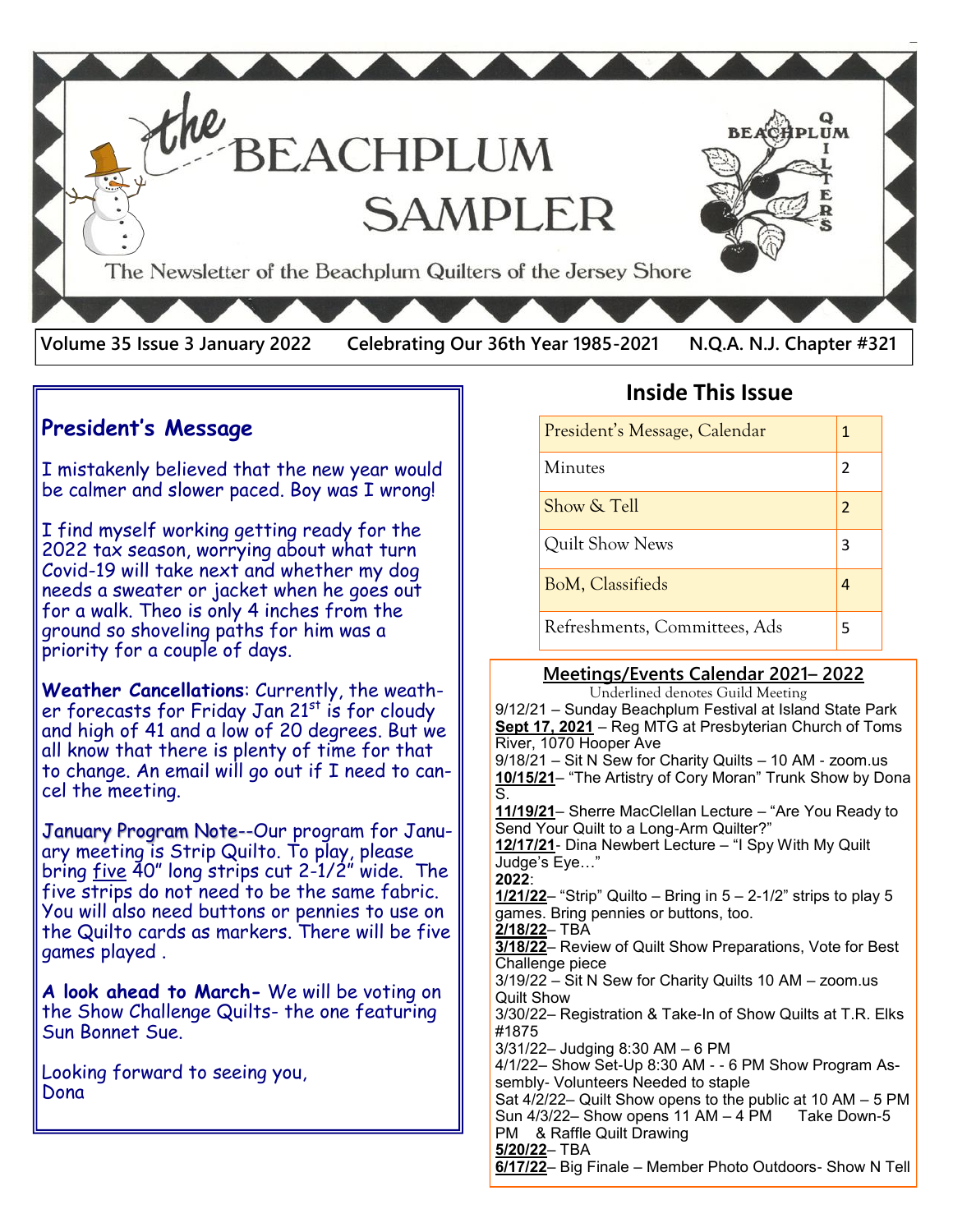#### **Minutes of Deeceember 17, 2021 Meeting**

President Dona S. opened the meeting at 6:30 pm. Members were welcomed

Laurie S. said a prayer before Dona started calling tables up to partake in the potluck dinner choices. The members enjoyed a variety of delicious dishes.

**• Block of the Month:** (Marcia G./Dixie M.) 16 "Xmas" blocks were won by Mary P.

Dona introduced Mr. Ed D. He is the son of a former member, Margaret D. Ed related that his mom was a prolific quilter and he had many of her quilts. He came across two though, that he though should be returned to Beachplum. His mom had won two Beachplum Raffle Quilts and he was there to donate them back to the guild. The first was labeled *1990 "Sampler Quilt" 71" x 96" made by Sue A., Margaret D., Cheryl D., Gale D., Cathy J., Cory M., Irene P., Sue W., Judy W., Proud Winner Margaret D.* The Second Quilt was labeled *1991 "Christmas Quilt" 60" x 72" made by Kathy B., Marga*ret D., Cheryl D., Gale D., Joan G., Suzanne J., Margaret M., Bernice S., Nell T., Mary W., Sue W. Ed was thanked and received a round of applause for his efforts to return the quilts to the guild.

**• Program**- Dona S. introduced our own member Dina N. who presented "I Spy with my Quilt Judges Eye: Selecting Award Winning Quilts". Dina gave a brief background of her efforts towards becoming a NACQJ Judge (National Association of Certified Quilt Judges). Along with Dina's guidelines, BPQ members Jackie P., Jane S., Ann B., Janet P. and Joyce W. all displayed quilts they made that won awards in previous Beachplum Shows, and the judge's comments that were for recorded for those quilts. Dina's informative talk illustrated that Show Judges must make many criteria evaluations in a short time frame for the many quilts they judge for a show.

**• Door Prizes** (Diane C.) Ginger C., Janet P. and Judy R. were the lucky winners.

**• Show and Tell** (Dona S.) Many Beautiful Quits were displayed by our talented members.

The meeting adjourned at 8:45 pm.

Respectfully submitted,

Donna DeAngelis Recording Secretary



# Show & Tell December 17, 2021

Unfortunately the Show & Tell list and photos for December cannot be located. If they are found they will be published next month.

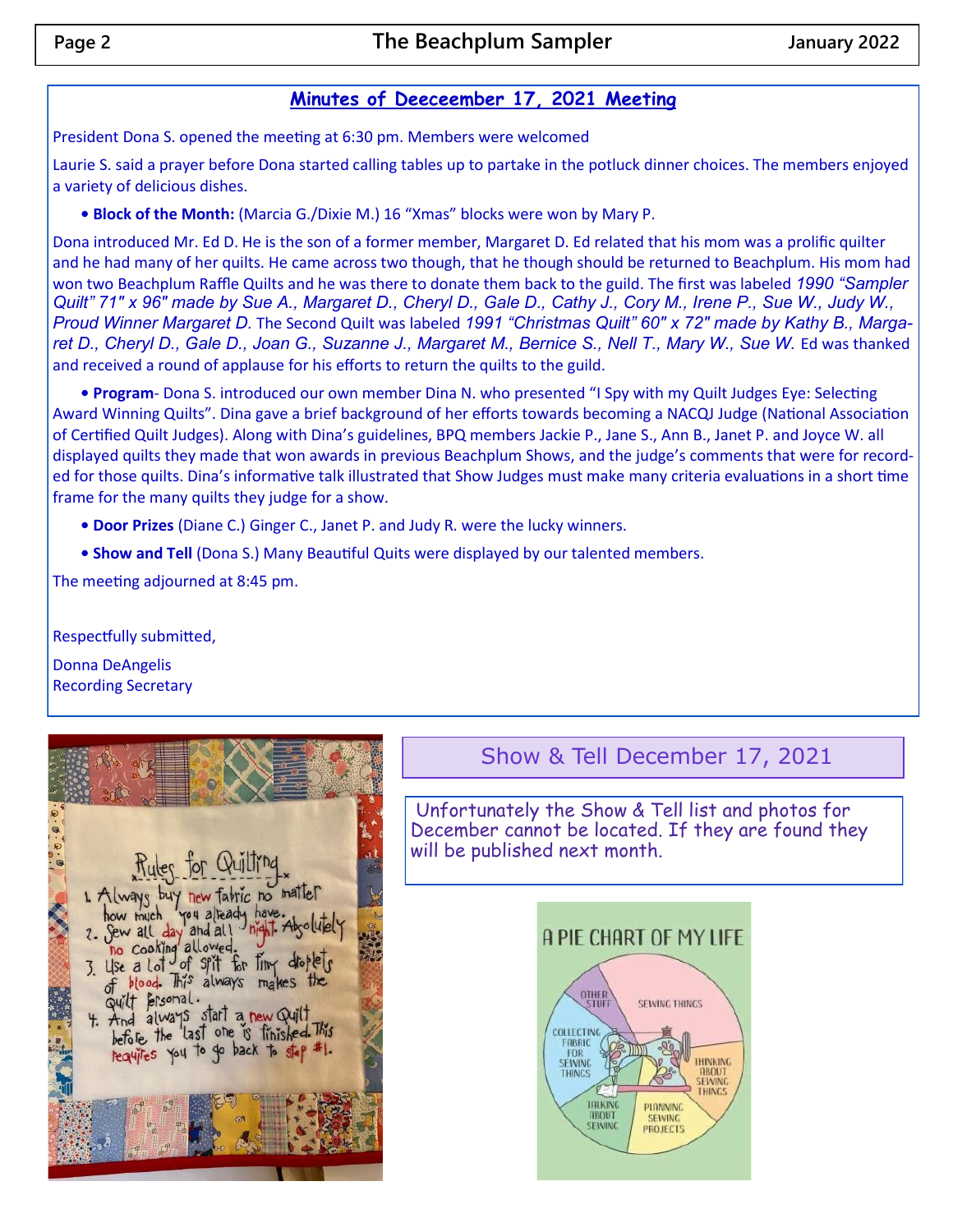## **Beachplum Quilt Show 2022**

## **Raffle Tickets**

Please return Quilt Show Quilt Raffle ticket stubs and payment (or any unsold tickets) to Donna DeAngelis as soon as possible, either at a meeting or by mail. All member's tickets should be returned by March 1, 2022 at the latest. And of course, if you need more tickets to sell, just let Donna know!!

Thank You in advance for you efforts on behalf of the guild! Donna DeAngelis / 118 Narberth Way / Toms River, NJ 08757

# **2022 Quilt Show "Quilts in Full Bloom" Schedule**

Toms River Elks Lodge #1875, 600 Washington St. Toms River, NJ 08753

Registration Form Deadline: February 18, 2022 Send electronically to Erma Hoover- See form online, www.beachplumquilters.org

March 18, 2022 Challenge Quilt (Sunbonnet Sue Quilted Signs) will be turned in & Judged by Members

March 30, Wednesday: 10 AM – 2 PM Drop off quilts at T.R. Elks Lodge to complete Registration

March 31, Thursday: 8:30 AM – 6 PM Judging, Scribing, & Organizing quilts

April 1, Friday: 8:30 AM - 5 PM Set Up Show - Pipes & Drapes, Country Store, Vendors, Quilt Hanging

April 2, 2022 – Show opens to Public at 10 AM (doors open to members at 8:30 AM) Closes at 5 PM

April 3, 2022 – Show opens to Public at 11 AM Closes to Public at 4 PM – Raffle Quilt ticket selected at 4 PM

5 PM – Remove Quilts & distribute to Members, Vendors remove merchandise, Clean UP

April 4, Monday – Pipe & Drape Co removal of Equipment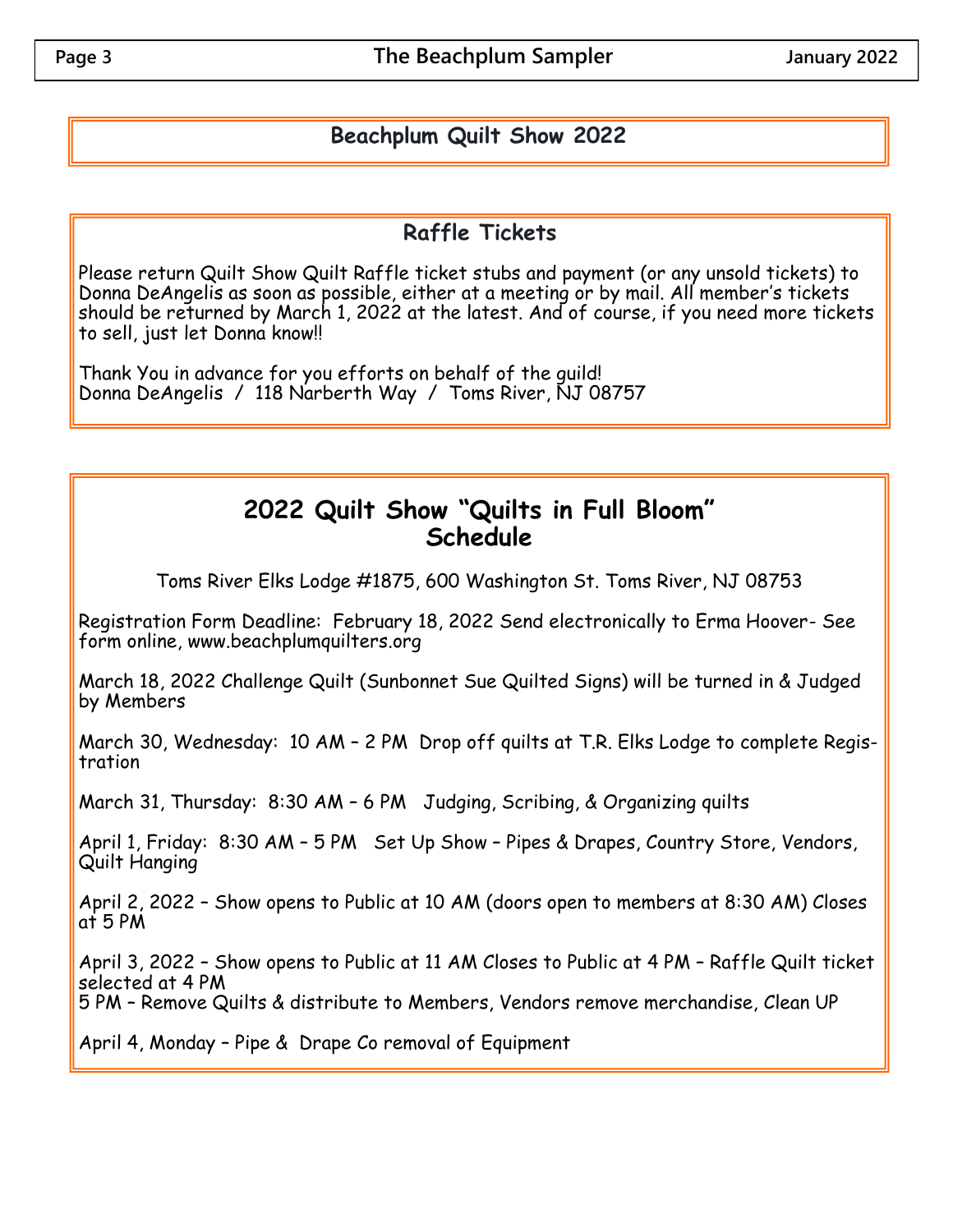